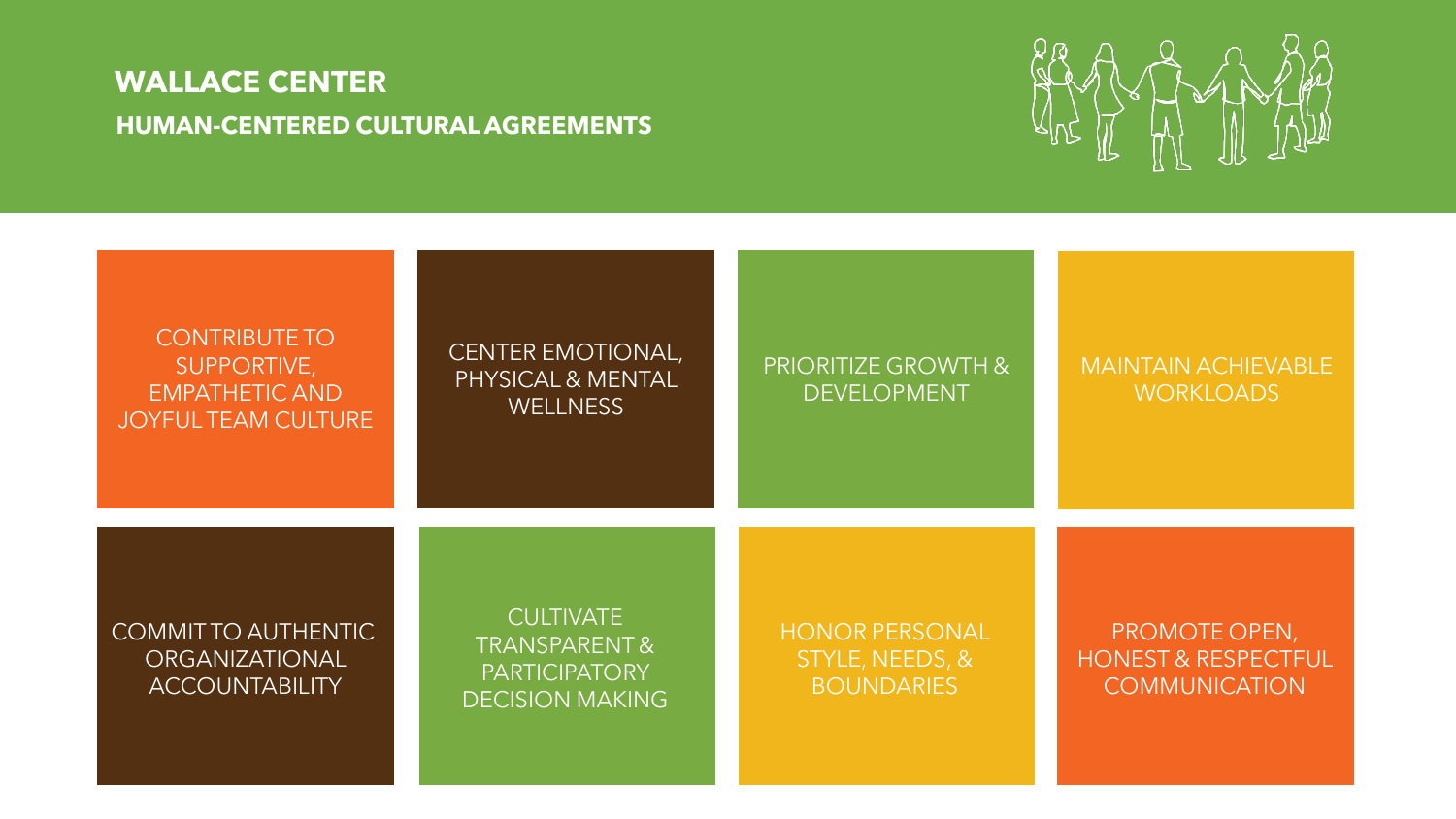

#### **AGREEMENT** : **Contribute To Supportive, Empathetic and Joyful Team Culture**

- Allowing empathy to guide expectations, assumptions & collaboration
- Stepping up to support teammates in balancing workloads
- Cultivating joy, warmth & humor through actions small and large
- Celebrating wins of all shapes & sizes
- Valuing diverse perspectives and approaches

### **AGREEMENT** : **Center Emotional, Physical and Mental Wellness**

- Showing up as our authentic, vulnerable & honest selves when possible
- Encouraging staff to take breaks during the day to care for their bodies
- Supporting staff with flexible expectations
- Creating a workflow that makes space for life's obligations outside of work
- Encouraging team members to take time off and fully unplug when taking time off

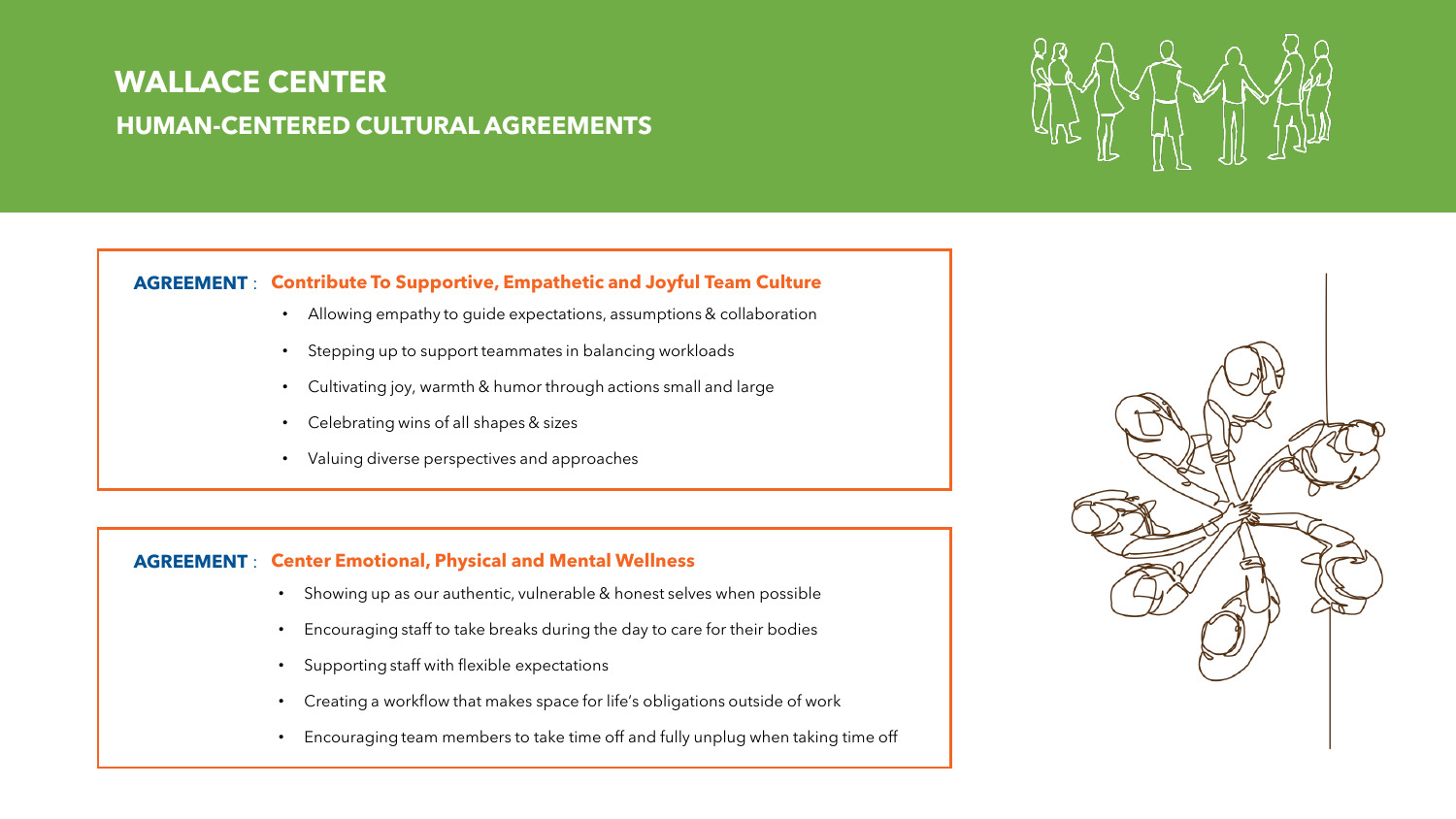

#### **AGREEMENT** : **Prioritize Growth and Development**

- Creating and funding diverse opportunities for content, skill leadership growth
- Measuring staff performance by contributions and growth
- Providing competitive salary and benefits for all staff
- Prioritizing balanced workloads that allow staff to pursue growth opportunities
- Providing opportunities for internal & external mentorship to all staff
- Creating space for peer-learning & peer coaching
- Creating time for all staff to seek out learning in ways big & small

### **AGREEMENT** : **Maintain Achievable Workloads**

- Planning work to balance meetings, focus time & wellbeing.
- Creating forward-thinking work plans that avoid work pileups & delegate responsibility
- Adequately staffing teams & projects
- Adjusting tasks when plans change to support work/life balance.
- Encouraging staff to speak up when they have more to do than they can manage.

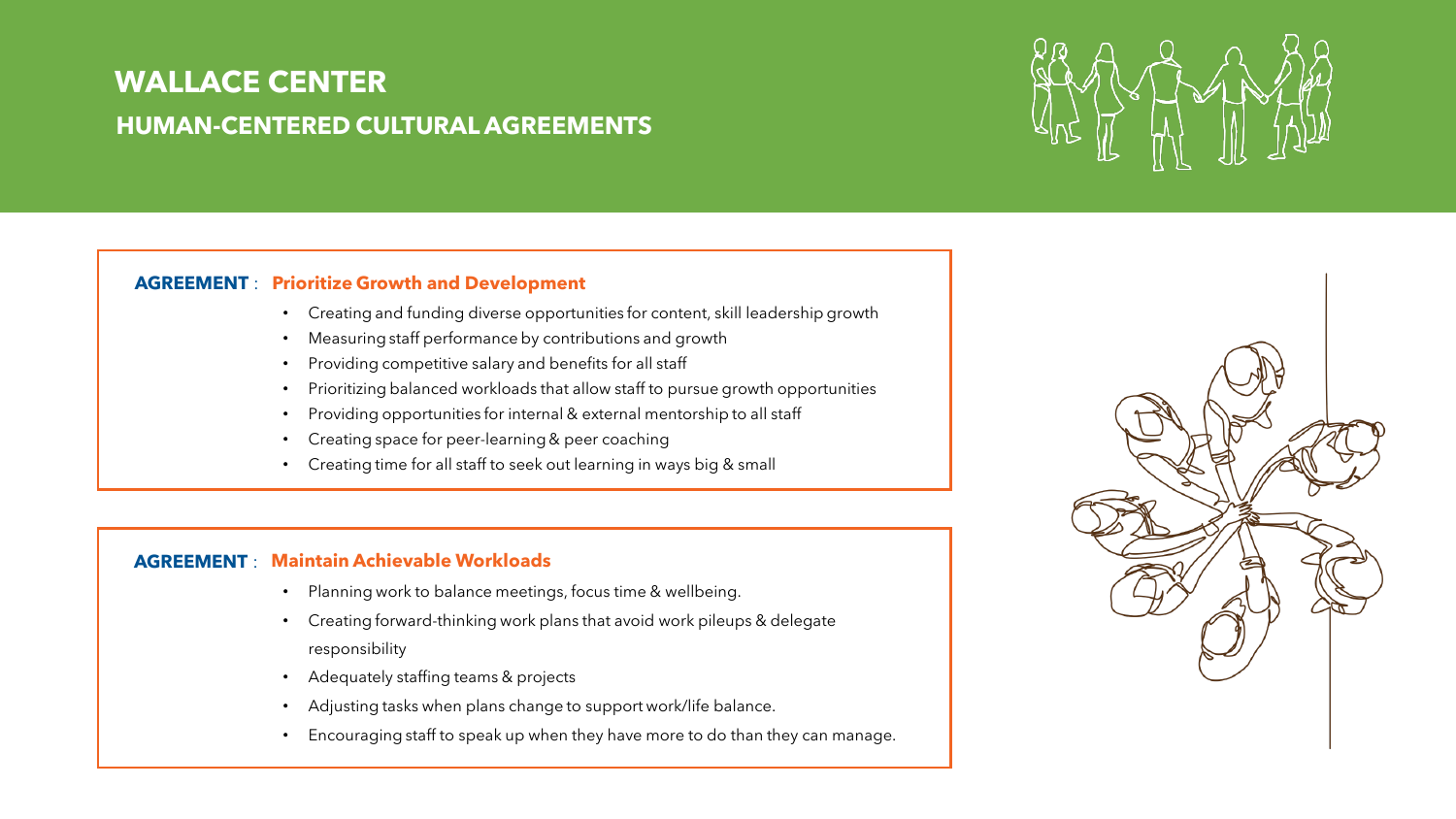#### **AGREEMENT** : **Commit to Authentic Organizational Accountability**

- Consistently documenting and sharing information & processes
- Prioritizing trusted, collaborative relationships
- Acknowledging & celebrating successes; recognizing failures as points of reflection & learning
- Consistently utilizing establish tools & processes
- Collectively defining & upholding organizational identity

#### **AGREEMENT** : **Cultivate Transparent and Participatory Decision Making**

- Clearly outlining decision-making processes, involvement & outcomes
- Making critical decisions via participatory processes and incorporating a diversity of perspectives
- Distributing decision-making to staff by relevance & responsibility
- Providing adequate information & time for staff to respond to decisions that require input